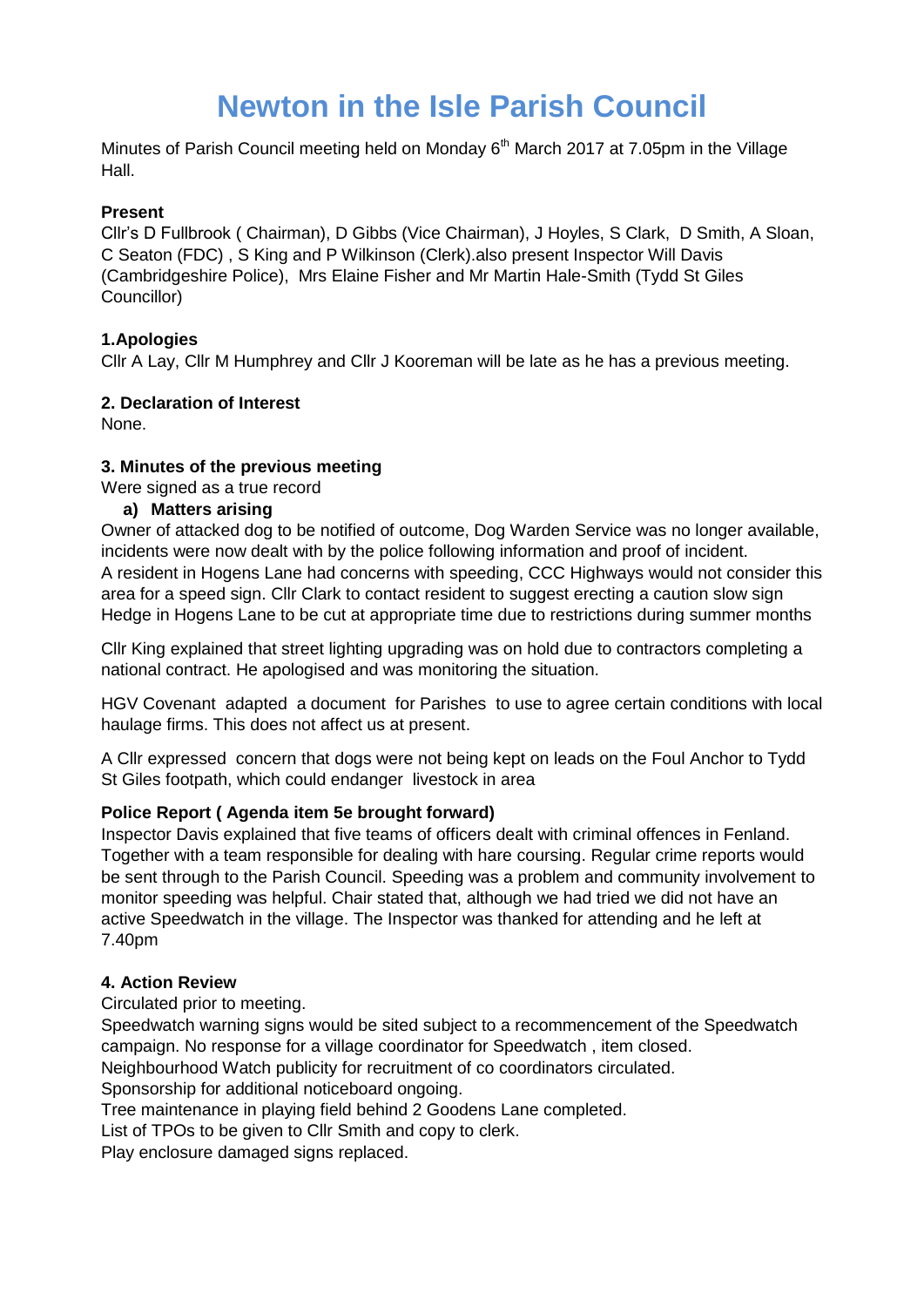# **5. Reports**

# **a) Highways**

Meeting held with James Rigley and Steve Nicholson to discuss footway on High Road. Cllr Clark to arrange meeting to include Mr Hunt concerning the issue. Concerns were raised as to if the PC took responsibility for financing the maintenance work on the High Road any future maintenance of the footway may become the responsibility of the PC. Cllr Gibbs would obtain information regarding loans.

Damage to road surface in Franks Lane had been reported to CCC..

Builders to reinstate footway outside new builds on High Road.

Outcome of LHI Bid 2107/18 due shortly

Cllr Clark stated that Mill Lane was to be resurfaced. Query on passing places with pot holes these were not included as part of the highway. This is to be queried.

## **b) Village Hall Report**

Circulated prior to meeting. The decision on the future of the village hall was totally dependent on the support of village organisations and the community. There may be a financial shortfall but it was too early to predict. Some maintenance improvements were planned for the year. The Chair suggested a Business Plan may help to determine the level of support which the council may be able to offer at a future date.

## **c) Old School site**

A developer had shown an interest, if the site were to be proposed for residential building work it would need the total support of the Parish Council. Cllr Gibbs would obtain a plan of the village flood zone.

#### **d) Correspondence**

All correspondence sent through to Cllrs prior to meeting. UK Power have circulated emergency numbers for electricity cuts.

 **e) Police Report** was dealt with by Inspector Davis

## **f) Planning**

Charity Farmhouse Goredike Bank F/YR17/0097/F, a 2 storey 5 bed dwelling with integral garage and a 1.2m high fence with 1.5m gate posts to front boundary. A new access and demolition of existing outbuildings. Also, siting of temporary mobile home during construction. Grid Ref: E541862, N 312883.

The Councillors studied the plans and agreed to approve the application

 **g) Street lighting** Street lights still to be completed. Balfour Beatty unable to extend Old Chapel light bracket due to age of building. Owner to be notified. Street lights reported for repair.

## **6. Finance**

## **a) Approval of payments/ account status**

Cheque no 100563 Balfour Beatty street light £481.96 including £80.33 vat Cheque no 100564 for hire of Hall for Defibrillator Training £20.

Cheque no 100565 for Boston Crop Sprayers for replacement signs £32.40p including £5.40 vat.

 *Resolved to approve payment of the three cheques no's 100563 for £481.96, 100564 for £20 and 100565 for £32.40. Agreed and approved by Councillors*

End of year Vat return submitted for £638.94 rebate due shortly Savings/Reserve Account £1693.31

Community Account stands at £7285.65 after deducting outstanding payments.

Clerk suggested that £3500 was transferred into Savings/Reserve account for the payment of two outstanding street lights quoted at a cost of £3500, the work is yet to be completed.

Outstanding payment £1500 for the LHI Bid (invoice not yet received) taking this into account it would leave an estimated £2892 carry forward, including the vat rebate of £638.94.